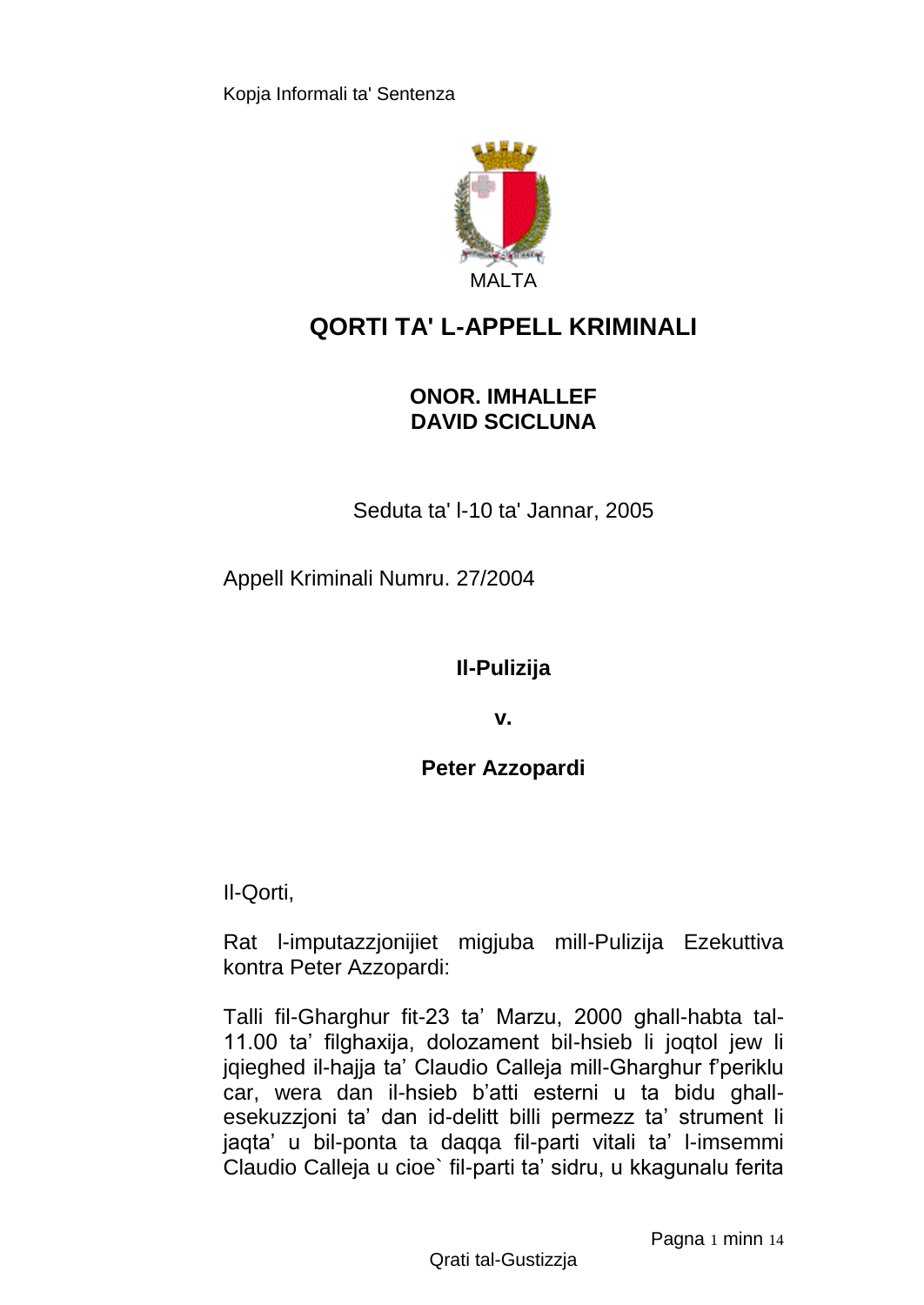ta' natura gravi skond kif iccertifka Dr. Joseph Debono ta' l-Isptar San Luqa, liema delitt ma giex esegwit minhabba xi haga accidentali u ndipendenti mill-volonta` tieghu;

Talli fl-istess data, hin, lok u cirkostanzi fil-hin li kien qieghed jaghmel delitt kontra l-persuna, kellu fil-pussess tieghu arma regolari, jew imitazzjoni t'arma regolari;

Talli fl-istess data, hin, lok u cirkostanzi kif ukoll fi bnadi ohra f'dawn il-Gzejjer, zamm jew garr, jew kellu filpussess tieghu strument li jaqta' u bil-ponta minghajr licenzja tal-Kummissarju ta' l-Pulizija;

Talli fl-istess data, hin, lok u cirkostanzi hebb ghal Stephen Sammut mill-Gharghur u kkagunalu ferita ta' natura hafifa skond kif iccertifika Dr. Tyron Pillow ta' lisptar San Luqa;

Talli fl-istess data, hin, lok u cirkostanzi bil-lejl, kiser ilmistrieh tan-nies bi hsejjes jew ghajjat, jew b'mod iehor;

U finalment talli sar recidiv ai termini tal-artikoli 49 u 50 tal-Kap 9 tal-Ligijiet ta' Malta;

Rat is-sentenza tal-Qorti tal-Magistrati (Malta) bhala Qorti ta' Gudikatura Kriminali tal-20 ta' Jannar, 2004 li permezz taghha dik il-Qorti sabet lill-imsemmi Peter Azzopardi hati "skond l-akkuza" u kkundannatu ghal sitt snin prigunerija;

Rat ir-rikors ta' appell ta' Peter Azzopardi minnu pprezentat fit-30 ta' Jannar, 2004 li permezz tieghu talab li din il-Qorti tirrevoka s-sentenza appellata billi tiddikjara lillappellant mhux hati u tilliberah skond il-ligi, u f'kaz li dan lappell ma jintlaqax, tirriforma s-sentenza appellata fil-parti tal-piena billi tigi mposta piena aktar gusta u ekwa ghaccirkostanzi tal-kaz;

Rat l-atti kollha tal-kawza;

Semghet it-trattazzjoni ta' Dott. Michael Sciriha ghallappellant u ta' Dr. Anthony Barbara ghall-appellat;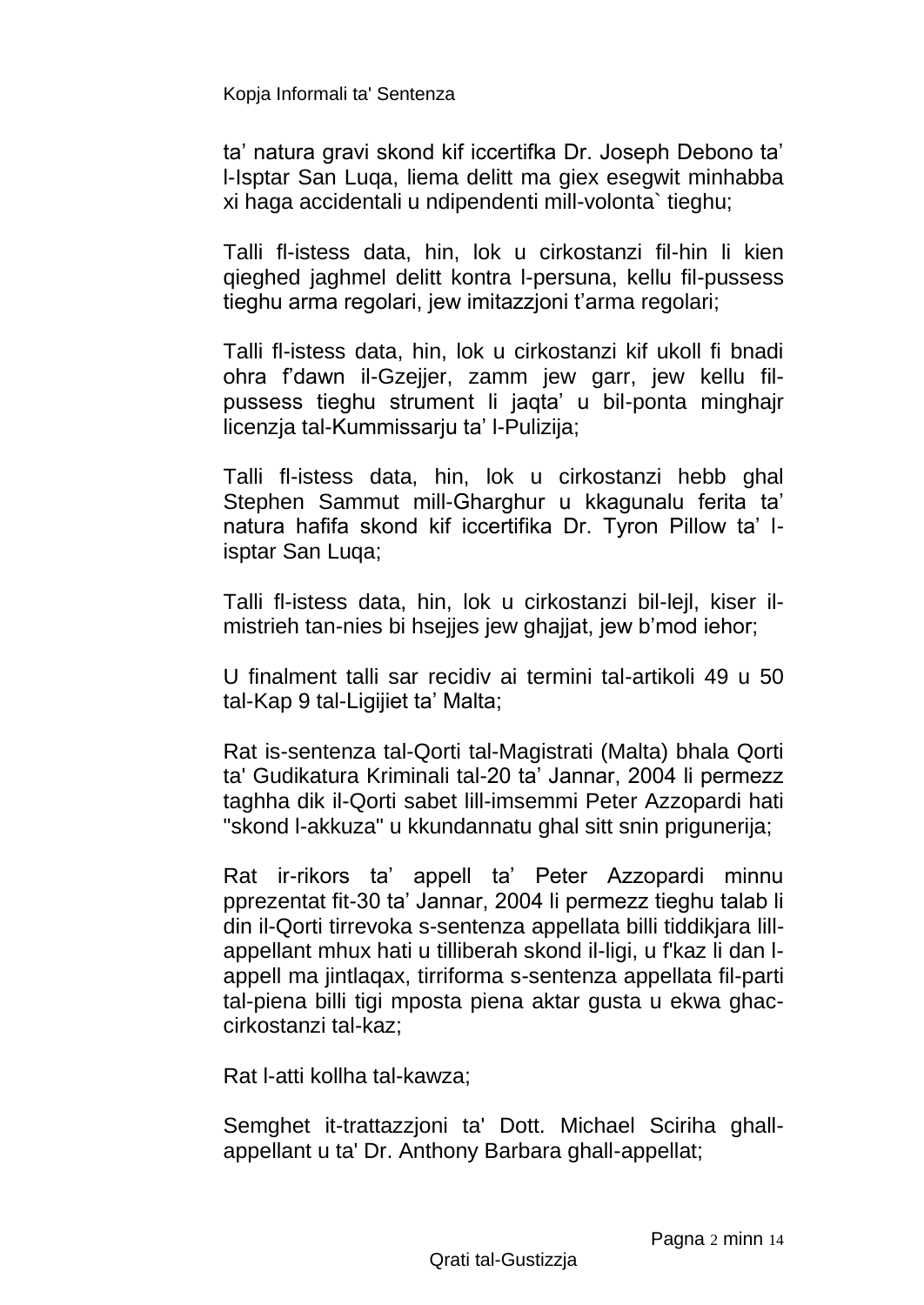Ikkunsidrat:

L-appellant ghandu diversi aggravji izda huwa opportun li jigi kkunsidrat l-ewwel ir-raba' aggravju peress illi dan laggraviu jirrigwarda l-imputazzionijiet li effettivament iridu jigu kkunsidrati fil-konfront ta' l-appellant. Permezz ta' dan l-aggravju fil-fatt l-appellant jirreferi ghall-imputazzjonijiet originarjament dedotti kontra tieghu u jghid li, filwaqt li lewwel Qorti sabitu hati "skond l-akkuza", mir-*"rinvio a giudizio"* ta' l-Avukat Generali tat-2 ta' Novembru 2001 jirrizulta li huwa seta' jinsab hati biss fuq l-artikoli tal-ligi lkoll tal-Kap. 9 tal-Ligijiet ta' Malta ccitati mill-Avukat Generali. Dan ifisser, jghid l-appellant, li huwa ma setax b'hekk jinstab hati tat-tieni u tat-tielet imputazzjonijiet li jirreferu ghal ksur tal-provvedimenti tal-Kap. 66.

Issa bhalma qalet din il-Qorti diversament presjeduta fl-Appell Kriminali fl-ismijiet **Il-Pulizija v. Michael Carter**  deciz fis-7 ta' Dicembru 2001, meta "r-rinviju ghallgudizzju jsir skond is-subartikolu (3) tal-Artikolu 370 (u allura wiehed qed jitkellem fuq ghall-anqas reat wiehed, fost dawk imputati, li huwa ta' kompetenza tal-Qorti Kriminali), in-nota ta' rinviju ghall-gudizzju tassumi rwol simili ghal dak ta' l-att ta' akkuza quddiem il-Qorti Kriminali. Fin-nota ta' rinviju ghall-gudizzju skond l-Artikolu 370(3) ma jistghux jizdiedu reati li dwarhom ma tkunx saret il-kumpilazzjoni; l-Avukat Generali, naturalment, jista' jnaqqas reat jew reati u anke jzid skuzanti. Bhal filkaz tal-att ta' akkuza, jekk fin-nota ta' rinviju ghall-gudizzju taht l-imsemmi Artikolu 370(3) l-Avukat Generali jakkuza lil xi hadd bhala awtur ta' reat, il-Qorti tal-Magistrati, wara li tkun akkwistat il-kompetenza bil-kunsens ta' l-akkuzat (Art. 370(3)(c)), tista' ssibu hati ta' tentattiv ta' dak ir-reat, jew ta' reat iehor anqas gravi izda kompriz u involut f'dak ir-reat, jew bhala komplici f'dak ir-reat" (sottolinear ta' din il-Qorti).

Fil-kaz in ezami huwa evidenti li bir-rinviju ghall-gudizzju tat-2 ta' Novembru 2001 maghmul skond is-subartikolu (3) ta' l-artikolu 370 tal-Kap. 9, l-Avukat Generali naqqas irreati addebitati originarjament lill-appellant. Huwa evidenti wkoll li dan ma sfuggiex lill-ewwel Qorti. Difatti mis-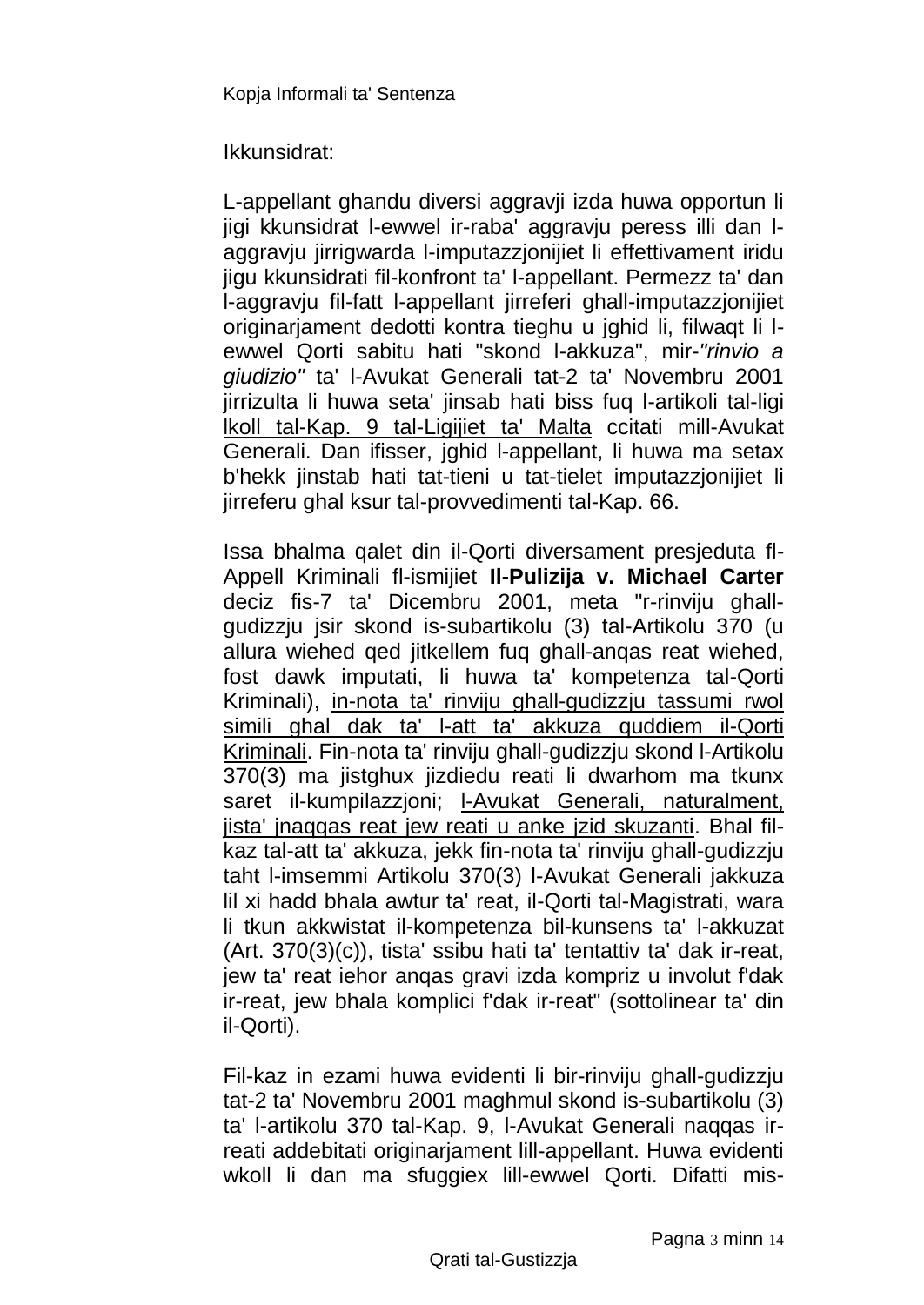-

sentenza stess jirrizulta li s-sejbien ta' htija ta' l-appellant kienet unikament skond l-artikoli citati mill-Avukat Generali fir-rinviju ghall-gudizzju. Fil-fatt fis-sentenza taghha lewwel Qorti rreferiet biss ghal dawk l-artikoli u ghalhekk meta hija ddikjarat li kienet qed issib lill-appellant (allura imputat) hati "skond l-akkuza", hija kienet qed tirreferi ghall-akkuza skond ir-rinviju ghall-gudizzju.

Konsegwentement dan ir-raba' aggravju huwa michud.

Din il-Qorti issa sejra tikkonsidra l-aggravji l-ohra *seriatim*.

L-ewwel aggravju huwa fis-sens li l-prosekuzzjoni ma lehqitx il-grad tal-konvinciment morali kif trid il-ligi ghassejbien ta' htija u ghalhekk tali sejbien mill-ewwel Qorti hija *"unsafe and unsatisfactory"*. Dan l-aggravju jirrikjedi apprezzament mill-gdid tal-provi, u bhalma gie kostantement ritenut, huwa principju stabilit filgurisprudenza ta' din il-Qorti li hija ma tiddisturbax lapprezzament dwar il-provi maghmul mill-ewwel Qorti jekk tasal ghall-konkluzjoni li dik il-Qorti setghet ragjonevolment u legalment tasal ghall-konkluzjoni li tkun waslet ghaliha. Fi kliem iehor, din il-Qorti ma tirrimpjazzax id-diskrezzjoni fl-apprezzament tal-provi ezercitata millewwel Qorti izda taghmel apprezzament approfondit talistess biex tara jekk dik l-ewwel Qorti kinitx ragjonevoli filkonkluzjoni taghha. Jekk, izda, din il-Qorti tasal ghallkonkluzjoni li l-ewwel Qorti, fuq il-provi li kellha quddiemha, ma setghetx ragjonevolment jew legalment tasal ghall-konkluzjoni li waslet ghaliha, allura din tkun raguni valida, jekk mhux addirittura impellenti, sabiex din il-Qorti tiddisturba dik id-diskrezzjoni u konkluzjoni<sup>1</sup>.

<sup>1</sup> Ara, fost ohrajn, l-Appelli Kriminali Superjuri: **Ir-Repubblika ta' Malta v. Etienne Carter**, 14 ta' Dicembru 2004; **Ir-Repubblika ta' Malta v. Domenic Briffa**, 16 ta' Ottubru 2003; **Ir-Repubblika ta' Malta v. Godfrey Lopez** u **r-Repubblika ta' Malta v. Eleno sive Lino Bezzina**, 24 ta' April 2003; **Ir-Repubblika ta' Malta v. Lawrence Asciak sive Axiak**, 23 ta' Jannar 2003; **Ir-Repubblika ta' Malta v. Mustafa Ali Larbed**, 5 ta' Lulju 2002; **Ir-Repubblika ta' Malta v. Thomas sive Tommy Baldacchino**, 7 ta' Marzu 2000; **Ir-Repubblika ta' Malta v. Ivan Gatt**, 1 ta' Dicembru 1994; u **Ir-Repubblika ta' Malta v. George Azzopardi**, 14 ta' Frar 1989; u l-Appelli Kriminali Inferjuri: **Il-Pulizija v. Mario Zammit**, 24 ta' Novembru 2004; **Il-Pulizija v. Andrew George Stone**, 12 ta' Mejju 2004; **Il-Pulizija v. Anthony Bartolo**, 6 ta' Mejju 2004; **Il-Pulizija v. Maurice Saliba**, 30 ta' April 2004; **Il-Pulizija v. Saviour Cutajar**, 30 ta' Marzu 2004; **Il-Pulizija v. Seifeddine Mohamed Marshan et**, 21 ta' Ottubru 1996; **Il-Pulizija v. Raymond Psaila et**, 12 ta' Mejju 1994; **Il-Pulizija v. Simon Paris**, 15 ta'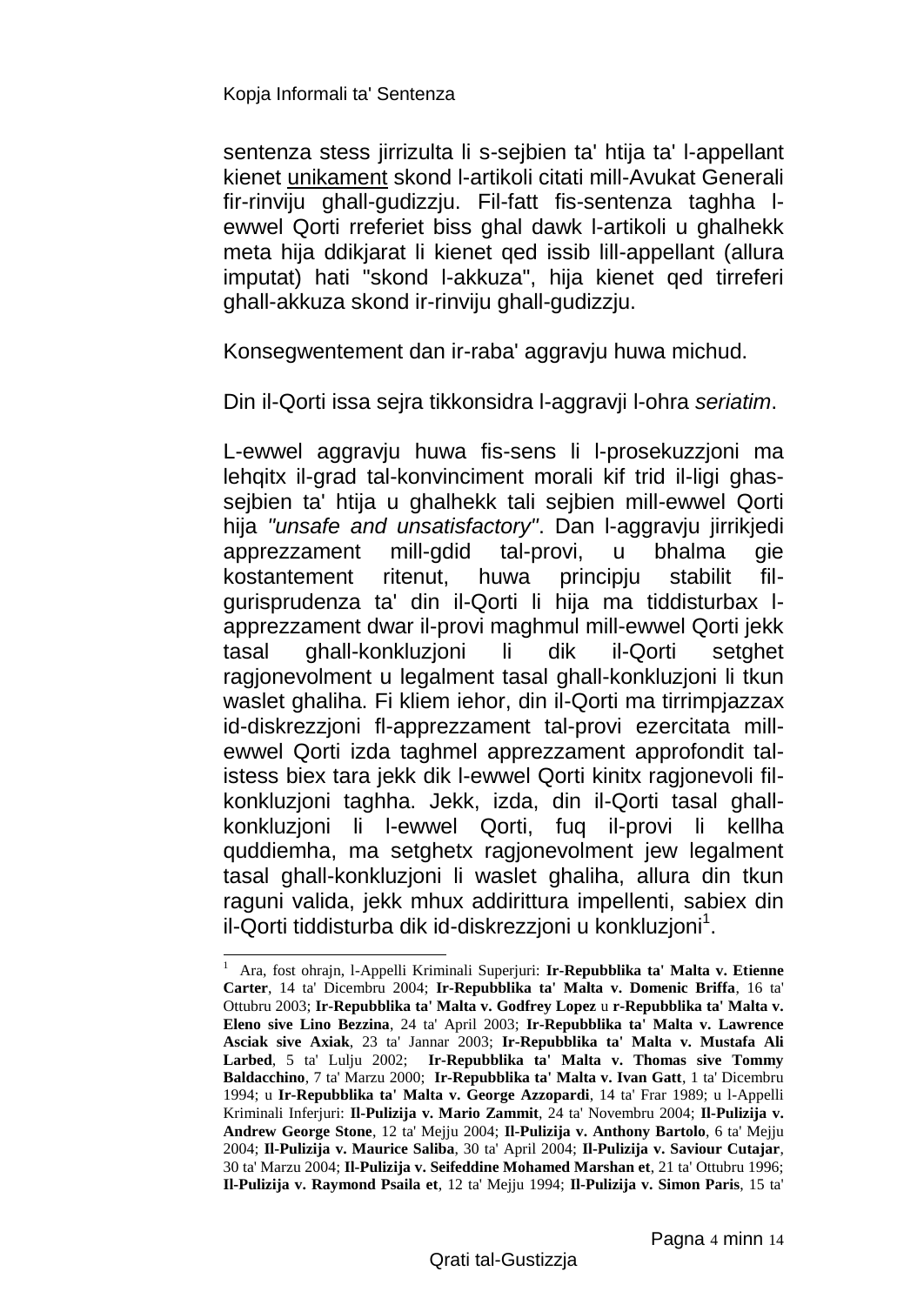F'**Blackstone's Criminal Practice 2001** naqraw ukoll (para. D22.15 pagna 1622):

**"The case of** *Cooper* **[1969] 1 QB 267 continues to provide guidance on how the word 'unsafe' should be interpreted in determining a criminal appeal. In that case, Lord Widgery CJ explained that if the overall feel of a case left the court with a 'lurking doubt' as to whether an injustice may have been done, then a conviction will be quashed, notwithstanding that the trial was error-free. Lord Widgery said (at p. 271 C-G):**

**'[This is] a case in which every issue was before the jury and in which the jury was properly instructed, and, accordingly, a case in which this court will be very reluctant indeed to intervene. It has been said over and over again throughout the years that this court must recognise the advantage which a jury has in seeing and hearing the witnesses, and if all the material was before the jury and the summing-up was impeccable, this court should not lightly interfere. Indeed, until the passing of the Criminal Appeal Act 1966 [which somewhat widened the court's powers to quash a conviction] it was almost unheard of for this court to interfere in such a case.**

**However, now our powers are somewhat different, and we are indeed charged to allow an appeal against conviction if we think that the verdict of the jury should be set aside on the ground that under all the circumstances of the case it is unsafe or unsatisfactory. That means that in cases of this kind the court must in the end ask itself a subjective question, whether we are content to let the matter stand as it is, or whether there is not some lurking doubt in our minds which makes us wonder whether an injustice has been done. This is a reaction which may not be based strictly on the evidence as such; it** 

1

Lulju 1996; **Il-Pulizija v. Carmel sive Chalmer Pace**, 31 ta' Mejju 1991; **Il-Pulizija v. Anthony Zammit**, 31 ta' Mejju 1991.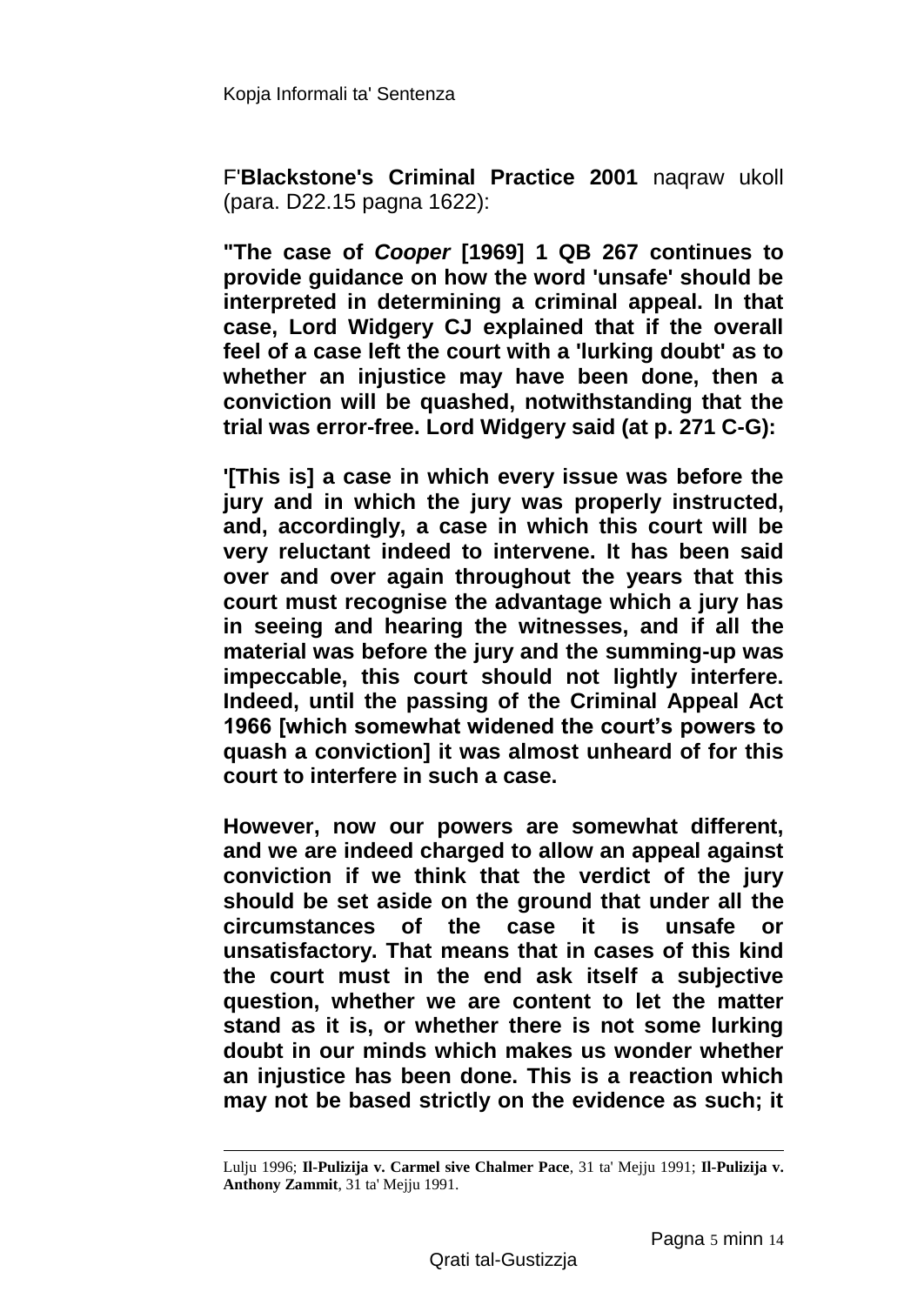#### **is a reaction which can be produced by the general feel of the case as the court experiences it'."**

Fis-sentenza moghtija mill-Qorti ta' l-Appell Kriminali flismijiet **Ir-Repubblika ta' Malta vs Ivan Gatt** fl-1 ta' Dicembru 1994, intqal hekk:

**"Fi kliem iehor, l-ezercizzju ta' din il-Qorti fil-kaz prezenti u f'kull kaz iehor fejn l-appell ikun bazat fuq apprezzament tal-provi, huwa li tezamina l-provi dedotti f'dan il-kaz, tara jekk, anki jekk kien hemm versjonijiet kontradittorji - kif normalment ikun hemm - xi wahda minnhom setghetx liberament u serenament tigi emmnuta minghajr ma jigi vjolat ilprincipju li d-dubju ghandu jmur favur l-akkuzat, u jekk tali versjoni setghet tigi emmnuta w evidentement giet emmnuta, il-funzjoni, anzi d-dover ta' din il-Qorti huwa li tirrispetta dik id-diskrezzjoni u dak l-apprezzament."**

Din il-Qorti fil-fatt ghamlet ezami approfondit tal-provi kollha migbura mill-ewwel Qorti biex tara jekk l-ewwel Qorti setghetx legalment u ragjonevolment tasal ghallkonkluzjoni ta' htija dwar l-imputazzjoni li kien proprju lappellant li kkaguna offiza gravi (jew gravissima) fuq Claudio Calleja u ma tara l-ebda raguni ghala ghandha tiddisturba l-apprezzament tal-provi u l-konkluzjoni milhuqa mill-ewwel Qorti f'dan ir-rigward.

L-appellant jinsisti fuq certi kontradizzjonijiet li johorgu mix-xiehda tax-xhieda principali tal-prosekuzzjoni, u cioe` Claudio Calleja, il-vittma, Joseph Calleja, missier il-vittma, u Jane Calleja, omm il-vittma, kif spjegat fin-nota ta' sottomissjonijiet tieghu (a fol. 322 - 329). Din il-Qorti ezaminat is-sottomissjonijiet li saru f'dik in-nota izda xorta ttenni li l-ewwel Qorti setghet ragjonevolment u legalment tasal ghar-reita` ta' l-appellant. Huwa ben maghruf lewwelnett li kull xhud jirrakkonta d-dettalji ta' incident millperspettiva tieghu, u hawn ghandna incident li sehh fi ftit sekondi, minn meta l-familja Calleja hasset il-bieb ta' barra taghhom sejjer jinqala' sal-mument li Claudio Calleja qala' d-daqqa ta' sikkina jew mus. Ra jew ma rax arma f'idejn l-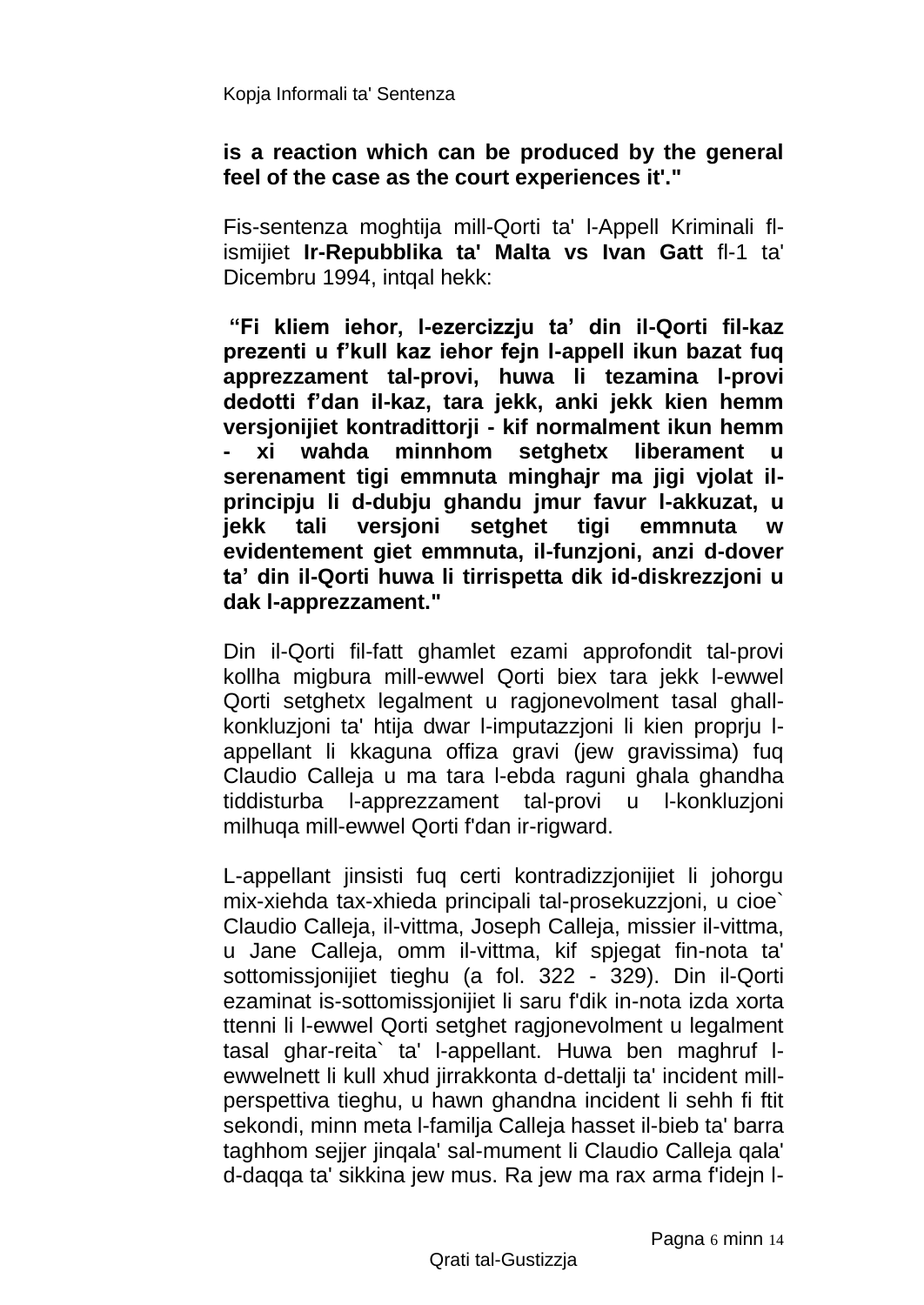appellant, Claudio Calleja jispjega kif ra id l-appellant gejja lejh u jaqla' d-daqqa li jiddeskrivi bhala tingiza. Joseph Calleja, missier Claudio, mhux biss xehed li ra lillappellant jaghti d-daqqa lil ibnu izda anke li l-appellant dan ghamlu b'sikkina li kien fiha xi pied. Jane Calleja, omm Claudio, ukoll xehdet li rat lill-appellant ixejjer idu lejn binha. L-attendibilita` ta' din ix-xiehda ma tixxejjinx ghax Jane Calleja qalet li fethet il-bieb hi filwaqt li Joseph Calleja jghid li fetah hu. Effettivament it-tlieta li huma spiccaw fejn il-bieb ta' barra tad-dar taghhom. Fin-nota ta' sottomissjonjiet tieghu l-appellant jistaqsi: "Hemm xi raguni legittima ghaliex m'ghandniex nemmnu lis-sinjura Calleja meta tghid li hi fethet il-bieb, baqghet hemm salahhar u ma rat xejn f'id Peter Azzopardi, meta huwa evidenti li kellha vizwali diretta tal-istess Peter Azzopardi?" Jekk nemmnu lil Jane Calleja fuq dan iddettal, allura l-Qorti tistaqsi: Hemm xi raguni legittima ghaliex m'ghandniex nemmnuha wkoll meta xehdet li rat lill-appellant ixejjer lil binha u li dan minnufih dahal jigri gewwa ferut?

Apparti dawn il-konsiderazzjonijiet jidher car li l-ewwel Qorti kellha l-opportunita` li tevalwa l-imgieba, il-karattru u l-kondotta kemm ta' l-appellant kif ukoll tax-xhieda l-ohra kollha u kkonkludiet li c-cahda ta' l-appellant li wegga' lil Calleja b'mus jew b'sikkina u l-allegazzjoni li seta' kien missier Calleja stess li laqtu kienu inverosimili. Din il-Qorti ma ssib l-ebda raguni tvarja tali apprezzament u konkluzjoni.

Ghaldaqstant l-ewwel aggravju huwa michud ukoll.

Permezz tat-tieni aggravju l-appellant isostni li mirrizultanzi processwali ma seta' qatt jikkonfigura r-reat taht l-artikolu 218 tal-Kap. 9. Skond l-appellant, filwaqt li lartikolu 218 tal-Kap. 9 jipprospetta l-ferita gravi tali li jew tikkaguna debbulizza permanenti jew ukoll li d-debbulizza probabilment (" … x'aktarx ikun hekk" - ara art. 218(2)) tkun permanenti; l-artikolu 216 jipprospetta l-ferita gravi tali li "tista' ggib periklu ta' debbulizza permanenti" - u cioe` fi kliem iehor li "possibilment" iggib debbulizza permanenti. L-appellant ikompli jghid li l-interpretazzjoni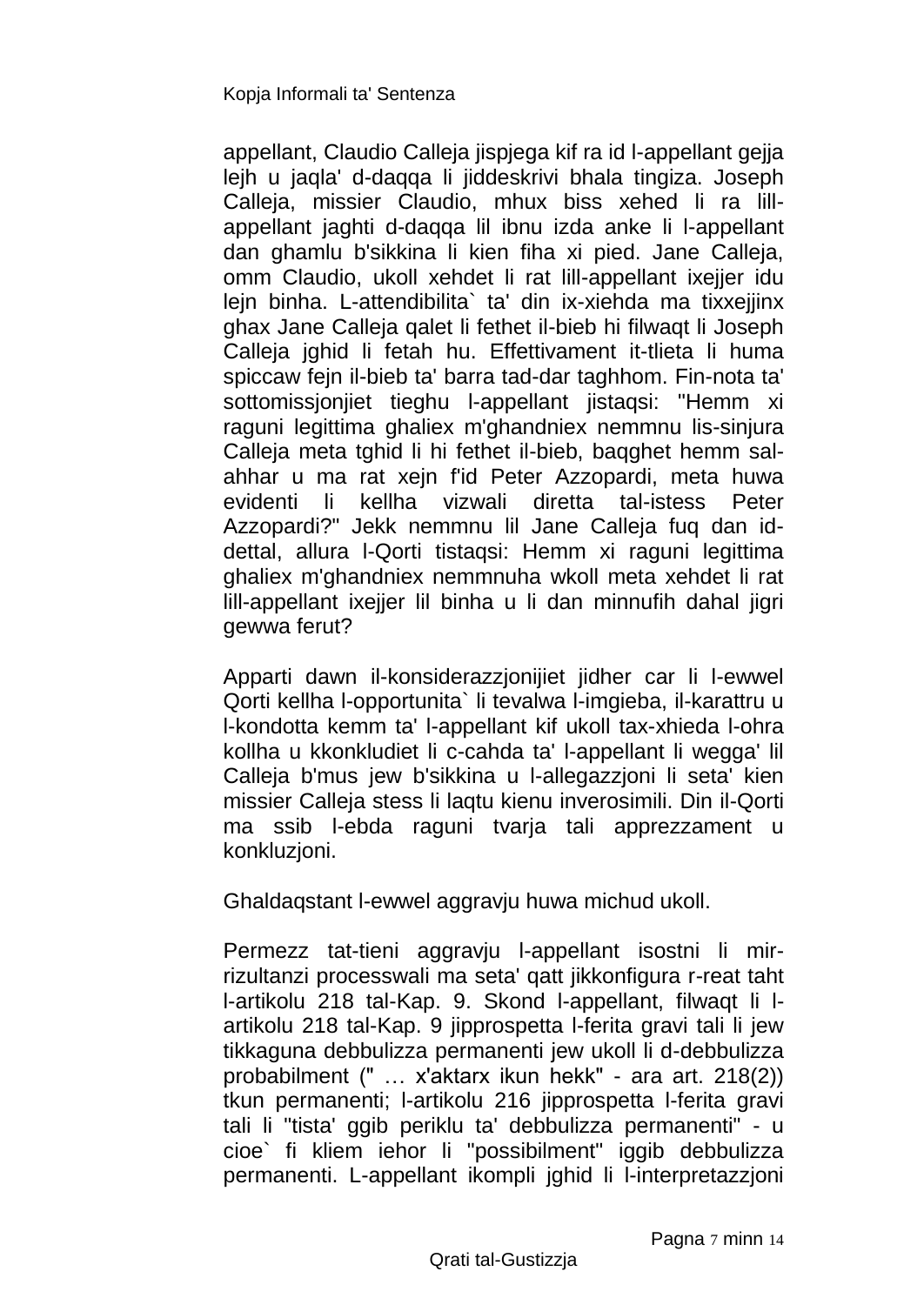legittima tad-dispost ta' dawn iz-zewg artikoli tal-ligi, maghmula fid-dawl tal-konkluzjonijiet tat-tobba fuq imsemmija u cioe` li hadd ma jiddikjara kategorikament li kien hemm effettivament debbulizza permanenti izda jaslu biss sal-grad illi jista' jkun hemm effetti permanenti, twasslu ghall-konkluzjoni li l-kaz seta' biss jasal sal-artikoli 216 u 217 tal-Kap. 9, bil-konsegwenzi kollha legali li dan igib mieghu kemm dwar ir-reita` kif ukoll dwar il-piena.

Din il-Qorti diversament presjeduta fl-Appell Kriminali flismijiet **Il-Pulizija v. Joseph Azzopardi** deciz fit-30 ta' Lulju 2004 qalet hekk:

**"Il-kwistjoni ta' jekk offiza hix wahda hafifa u ta' importanza zghira, hafifa, gravi jew gravissima hi wahda ta' fatt u ghalhekk rimessa ghall-gudikant talfatt (fil-kaz ta' guri, ghalhekk, rimessa f'idejn il-gurati; fil-kaz odjern rimessa f'idejn il-gudikant ta' l-ewwel grad - il-magistrat - u issa f'iejn l-Imhallef sedenti). Ma hix, ghalhekk, kwistjoni li tiddependi necessarjament jew esklussivament fuq 'opinjoni medika'. It-tabib jew tobba jispjegaw x'irriskontraw bhala fatt; u, jekk ilqorti tippermettilhom, jistghu joffru l-opinjoni taghhom dwar, fost affarijiet ohra, kif setghet giet ikkagunata dik l-offiza, jew ma' x'hiex huma kompatibbli s-sintomi li jkunu gew klinikament riskontrati. Ikun jispetta mbaghad ghall-gudikant talfatt li, fid-dawl mhux biss ta' dak li jkun xehed it-tabib izda fi-dawl tal-provi kollha, jiddetermina n-natura ta' l-offiza."**

Fil-kaz in ezami l-ewwel Qorti osservat li mix-xiehda tattobba jirrizulta ampjament li l-offiza li garrab Calleja hija wahda ta' natura gravi per durata u li galadarba rrizulta qtugh u hsara residwa u permanenti fin-nervituri tal-gisem, il-kwistjoni dwar trapass ta' zmien jaffettwa biss l-ammont jew *"degree of impairment"*.

Din il-Qorti tosserva l-ewwelnett li hadd mit-tobba prodotti ma stqarr li l-hsara li sofra Claudio Calleja fin-nerv kienet se jkollha effett permanenti.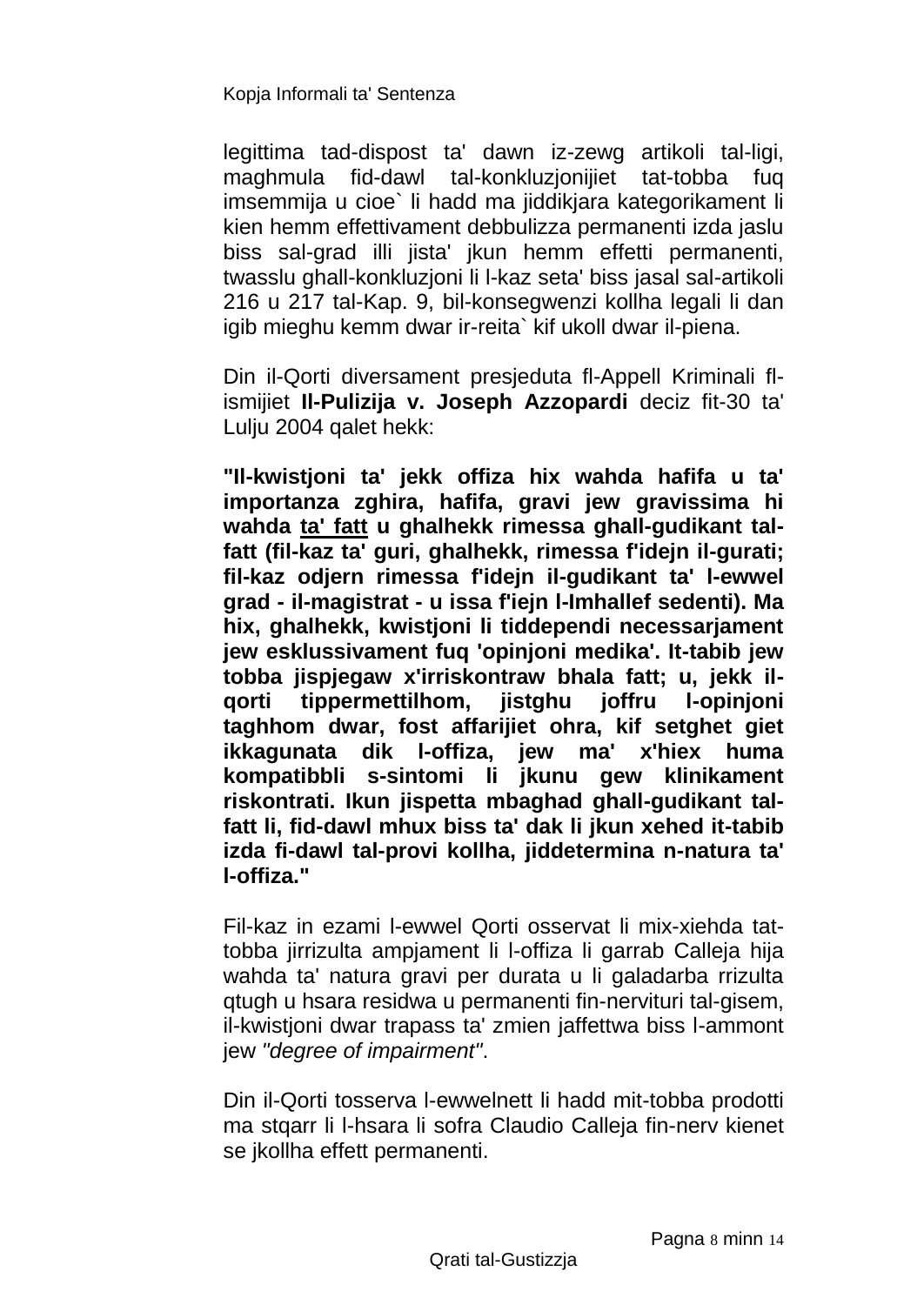Hekk il-kirurgu Joseph Debono, li opera lil Claudio Calleja, ikklassifika l-offiza li garrab Calleja bhala ta' natura gravi per durata "ghax kien hemm in-nerve damage li tista' tkun permanenti". Fil-fatt sab parti min-nerv li jaghti ghallmuskolu tad-dahar iddanneggjat. Skond l-istess xhud, innerv ifieq qisu millimetru kuljum u mistoqsi jekk Calleja jistax ikollu problemi 'l quddiem wiegeb semplicement "Jista'".

Il-kirurgu Alex Attard ikkonferma li kienet saret hsara lil nervitura u li meta regghu raw lil Calleja fit-12 ta' Mejju 2000, ftit anqas minn xahrejn mill-incident, kien hemm "residual defects fejn kien hemm l-injury tan-nerve [debbulizza tal-muskolu], imma l-long term effect ta' din linjury ghandek sena biex tkun taf ezattament jekk hux ser ifieq minnha kompletament jew le". Huwa kompla jghid li "jista' jkun hemm effetti permanenti" pero` kien difficli tghid qabel id-dekorriment ta' sena. Huwa spjega li n-nerv in kwistjoni ghandu varjazzjoni bejn individwu u iehor u jiddependi fejn ikun maqtugh. Jista' jkun li parti min-nerv li ma giex maqtugh jiehu x-xoghol ta' dik il-parti li giet maqtugha.

La minn din ix-xiehda u lanqas mix-xiehda tal-vittma stess ma jista' jinghad li tirrizulta inekwivokabilment li bl-offiza li sofra Claudio Calleja giet ikkagunata lilu debbulizza permanenti kif lanqas li "x'aktarx ikun hekk". Kuntrarjament ghal dak li rriteniet l-ewel Qorti, ilpermanenza tad-debbulizza hija certament rilevanti ghallfini ta' l-applikabilita` ta' l-artikolu 218 tal-Kap. 9. Billi lprovi fil-kaz in ezami ma jwasslux sal-grad rikjest minn dak l-artikolu, ma jistax jinghad li jirrizulta dak previst millimsemmi artikolu, u cioe` ma tirrizultax l-offiza gravissima. Mill-banda l-ohra m'hemm l-ebda dubju dwar lapplikabnilita` ta' l-artikolu 216 mhux biss in kwantu lperijodu ta' zmien rikjest ghall-fejqan (paragrafu (d) tassubartikolu (1) ta' dak l-artikolu) izda aktar u aktar in kwantu l-possibilita` li l-offiza ggib periklu ta' debbulizza permanenti (subparagrafu (ii) tal-paragrafu (a) tassubartikolu (1) ta' dak l-artikolu).

Konsegwentement it-tieni aggravju qieghed jigi milqugh.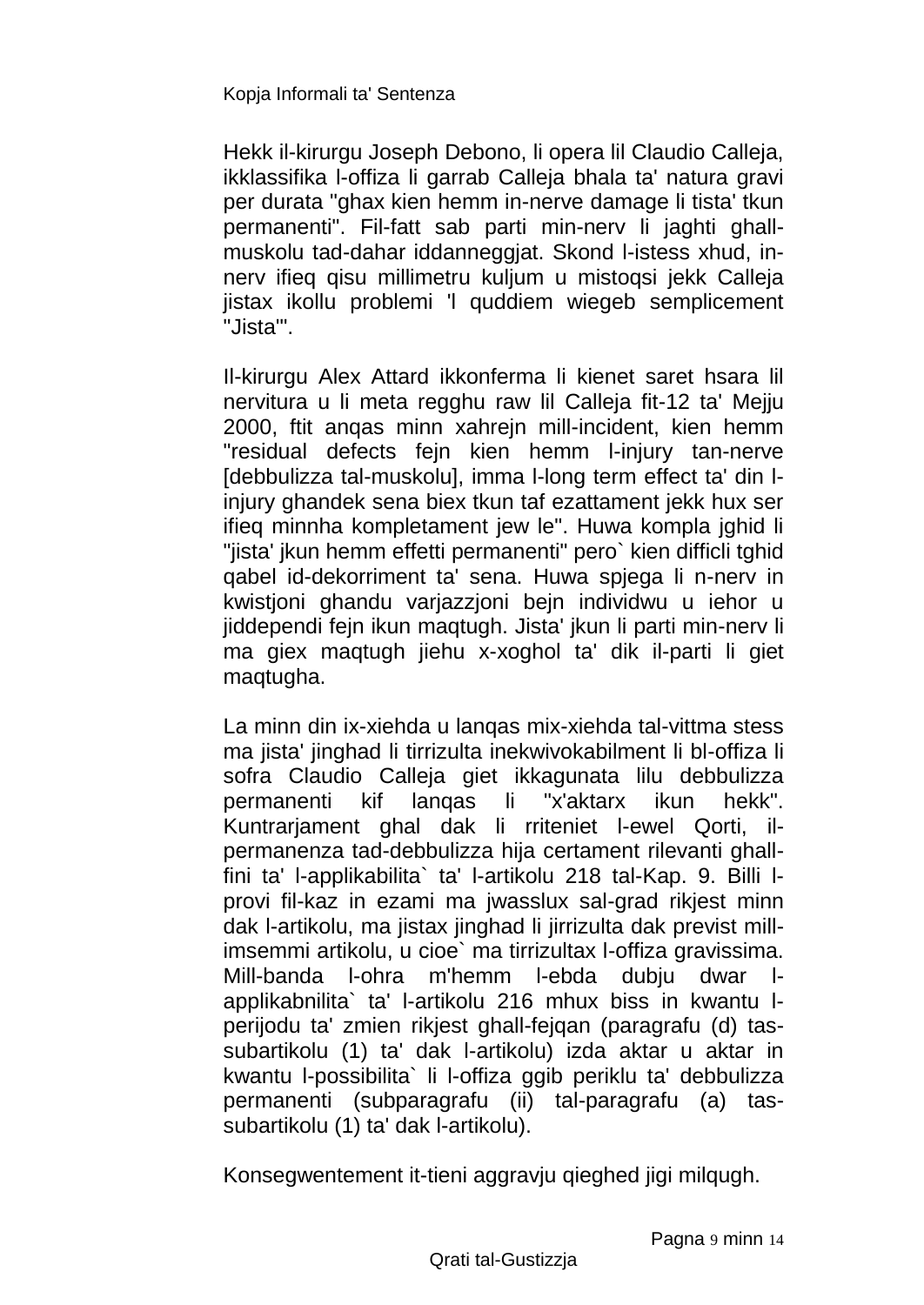It-tielet aggravju jirrigwarda l-apprezzament li ghamlet lewwel Qorti tal-provi biex eskludiet d-difiza tal-passjoni istantaneja jew agitazzjoni tal-mohh (artikolu 227(c) tal-Kap. 9)applikabbli ai termini ta' l-artikolu 230(b) tal-Kap. 9 - u ghalhekk imbaghad applikabbli ukoll l-artikolu 232(a) tal-Kap. 9. L-istat mentali ravvizat fil-paragrafu (c) ta' lartikolu 227 tal-Kap. 9 jista' jkun dovut kemm ghal provokazzjoni kif ukoll ghal ragunijiet ohra. Huwa jirreferi ghan-nota ta' sottomissjonijiet tieghu fejn jirrizulta li l-linja difensjonali tieghu skond l-artikolu 227(c) kienet bazata unikament fuq l-attenwant tal-provokazzjoni. Fir-rikors ta' appell tieghu l-appellant jirreferi wkoll ghall-istat mentali tieghu meta sehh l-incident. Jghid li jbati minn dipressjoni kif xehed it-tabib psikjatra Dott. David Cassar u li kien diga` qabel urtat minn Claudio Calleja (kemm ghax kien aggredixxa lil ibnu, kemm ghax huma nies xejn kumplimentuzi, kemm ghax Claudio Calleja kien vendikattiv billi barax xi vetturi, kemm ghax dan Claudio Calleja kien qed jippermetti li siehbu jaghmel l-istorbju bilmutur fil-hin tal-mistrieh), kien fi stat ta' konfuzjoni mentali tali li meta dak in-nhar tal-incident gera wara Calleja, hu ma kienx kapaci jqis il-konsegwenzi ta' dak li kien qed jaghmel. Ghalhekk isostni li mill-atti jirrizulta fuq bazi ta' probabilita` li hu kien fi stat ta' agitazzjoni tal-mohh u ma setax jirrifletti dwar il-konsegwenzi ta' dak li kien ser jaghmel.

Kwantu ghall-kwistjoni ta' provokazzjoni, din giet investigata mill-ewwel Qorti li waslet ghall-konkluzjoni li ma kien hemm l-ebda provokazzjoni peress illi Claudio Calleja kien diga` dahal id-dar. U din il-Qorti ma ssib lebda raguni biex tiddisturba dak l-apprezzament. Kwantu ghas-sottomissjoni ta' l-appellant li kien fi stat ta' konfuzjoni mentali, din il-Qorti tirreferi ghax-xiehda talpsikjatra Dott. David Cassar li xehed li l-appellant kien bniedem b'depression u li kellu problema tax-xorb, izda dan wara li kien rah fl-Isptar Monte Carmeli fit-tieni parti tas-sena 2002 (circa Settembru), jigifieri madwar sentejn u nofs wara l-incident. Meta Dott. Cassar kien qieghed jixhed fit-2 ta' Ottubru 2002, mistoqsi jekk l-appellant kienx jifhem dak li kien qieghed jaghmel fl-incident *de quo*,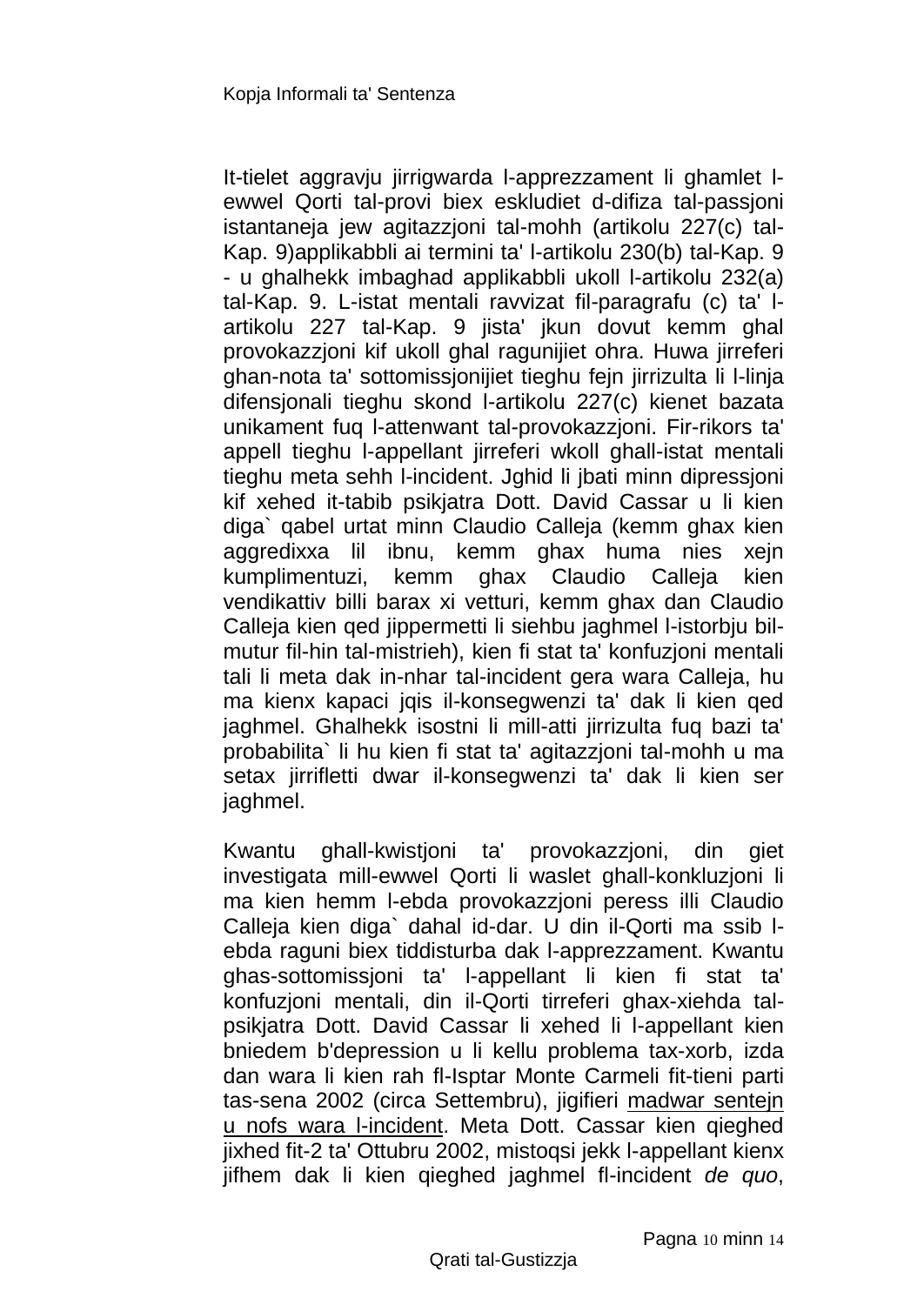huwa wiegeb li fuq dan il-kaz ma dahalx u ezamina dak ilkaz b'reqqa. Prova ta' stat konfuzjonali kif issa qieghed jallega l-appellant hija ghal kollox mankanti.

B'hekk dan l-aggravju huwa michud.

Il-hames aggravju huwa fis-sens li in vista tassostituzzjoni ta' l-artikolu 22 tal-Kap. 9 tal-Ligijiet ta' Malta li dahal fis-sehh fl-1 ta' Ottubru 2003, iz-zmien li lappellant ghamel mizmum taht arrest preventiv in konnessjoni mal-kaz odjern ghandu jitqies bhala parti mizzmien ta' prigunerija li huwa jinghata. Fis-sentenza taghha l-ewwel Qorti ma ppronunzjatx hekk u allura f'kaz ta' piena karcerarja huwa ghandu jibbenefika mid-dispost ta' lartikolu 22 tal-Kap. 9 gdid.

L- artikolu 22 tal-Kap. 9 kif sostitwit bl-Att numru III ta' l-2002 li dahal fis-sehh bis-sahha ta' l-A.L. 273/2003 illum jipprovdi hekk:

**"Hlief fil-kaz ta' kundanna ta' prigunerija ghall-ghomor jew ta' prigunerija jew detenzjoni f'nuqqas tal-hlas ta' multa jew ammenda, kull zmien qabel id-dikjarazzjoni ta' htija u l-kundanna li tulu l-ikkundannat ikun inzamm fil-habs ghar-reat jew reati li tieghu jew taghhom huwa jkun gie hekk misjub hati u kkundannat, li ma jkunx zmien maghmul fil-habs f'esekuzzjoni ta' kundanna, jitqies bhala parti mizzmien ta' prigunerija jew detenzjoni taht il-kundanna tieghu; izda jekk l-ikkundannat qabel kien suggett ghal ordni ta'** *probation***, ordni ghal liberazzjoni taht kondizzjoni jew ghal sentenza sospiza dwar dak irreat jew reati, kull zmien bhal dak qabel l-ghemil ta' dak l-ordni jew l-ghoti tas-sentenza sospiza m'ghandux jitqies ghall-finijiet ta' dan l-artikolu:**

**Izda meta xi zmien qabel id-dikjarazzjoni ta' htija kif imsemmi qabel ikun, bis-sahha ta' dan l-artikolu, gie meqjus bhala parti miz-zmien ta' prigunerija jew detenzjoni taht il-kundanna dwar dik id-dikjarazzjoni ta' htija, dak iz-zmien ma ghandux jitqies bhala parti**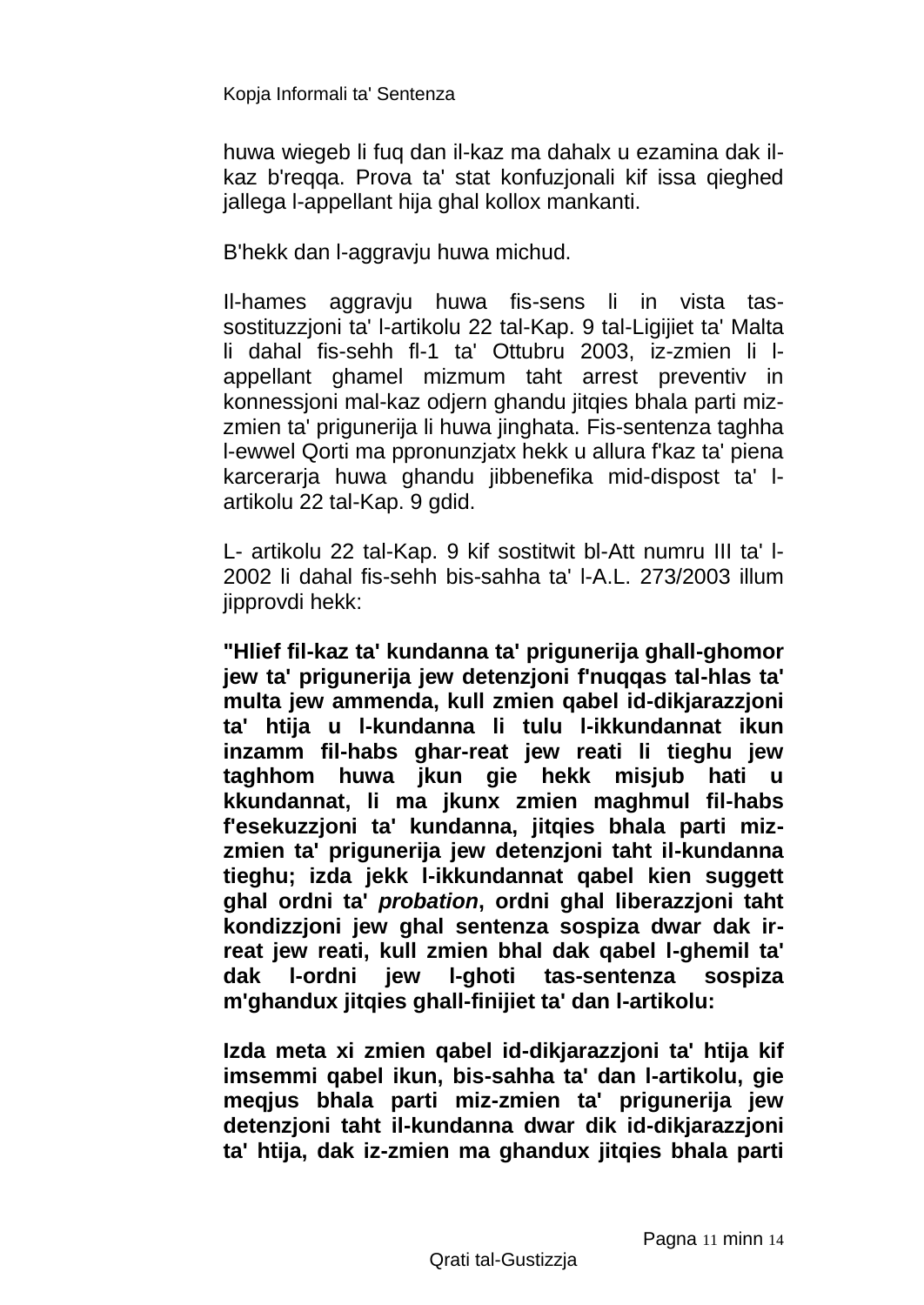#### **miz-zmien ta' prigunerija jew detenzjoni taht xi kundanna ohra."**

Dan ifisser li llum mhuwiex mehtieg li l-Qorti tiddikjara hi jekk perijodu maghmul taht arrest preventiv ghandux jitnaqqas jew le sabiex dan jitnaqqas, izda huma lawtoritajiet tal-habs li ghandhom jassiguraw li, purche` ma jezistux l-eskluzjonijet imsemmijin f'dan l-artikolu, jitnaqqas iz-zmien li l-hati jkun ghamel taht arrest preventiv in konnessjoni mar-reat li dwaru jkun gie kkundannat. U dan tenut kont dejjem ta' l-artikolu 168 ta' limsemmi Att III ta' l-2002, li huwa artikolu tranzitorju, li jipprovdi li d-disposizzjonijiet ta' l-artikolu 22 qabel id-data tal-bidu fis-sehh ta' dak l-Att *"ghandhom ikomplu japplikaw ghal kull sentenza li tinghata qabel id-data relevanti dwar kull persuna jew li tinghata fid-data relevanti jew warajha dwar persuna li fid-data relevanti tkun fil-habs tistenna biex tigi processata ghar-reat jew reati li dwarhom tkun issentenza u d-disposizzjonijiet ta' l-artikolu 8 … ta' dan l-Att ma jkollhom ebda effett fuq sentenza bhal dik"*.

Is-sentenza appellata nghatat fl-20 ta' Jannar 2004, cioe` wara d-data relevanti. Inoltre ma jirrizultax mill-atti li lappellant kien il-habs fid-data relevanti. Ghalhekk jidher li huwa applikabbli l-artikolu 22 kif sostitwit u skond dak li gie delinejat fil-paragrafu precedenti.

L-ahhar aggravju ta' l-appellant huwa dwar il-piena li jqis bhala eccessiva. Jghid li dan il-kaz huwa disgrazzja ghallfamilja kollha meta wiehed iqis li rnexxielu jrabbi tliet subien, wiehed gradwat, wiehed jahdem ghal rasu u zzghir ged isib postu fis-societa`, is-sofferenzi ta' martu, u s-sahha tieghu li tirrikjedi ghajnuna medika u/jew psikjatrika.

Din il-Qorti tissimpatizza mal-familja ta' l-appellant li minhabba l-agir irresponsabbli tieghu kellha ssofri tant, izda dan kollu ma jistax jigi accettat bhala attenwant ghallfini ta' piena. Kwantu ghall-htiega ta' kura medika/psikjatrika, m'hemm xejn x'izomm milli jinghata tali kura skond il-htiega mill-awtoritajiet tal-Facilita` Korrettiva ta' Kordin. Hawn qeghdin nittrattaw offizi serjissimi, wahda

Qrati tal-Gustizzja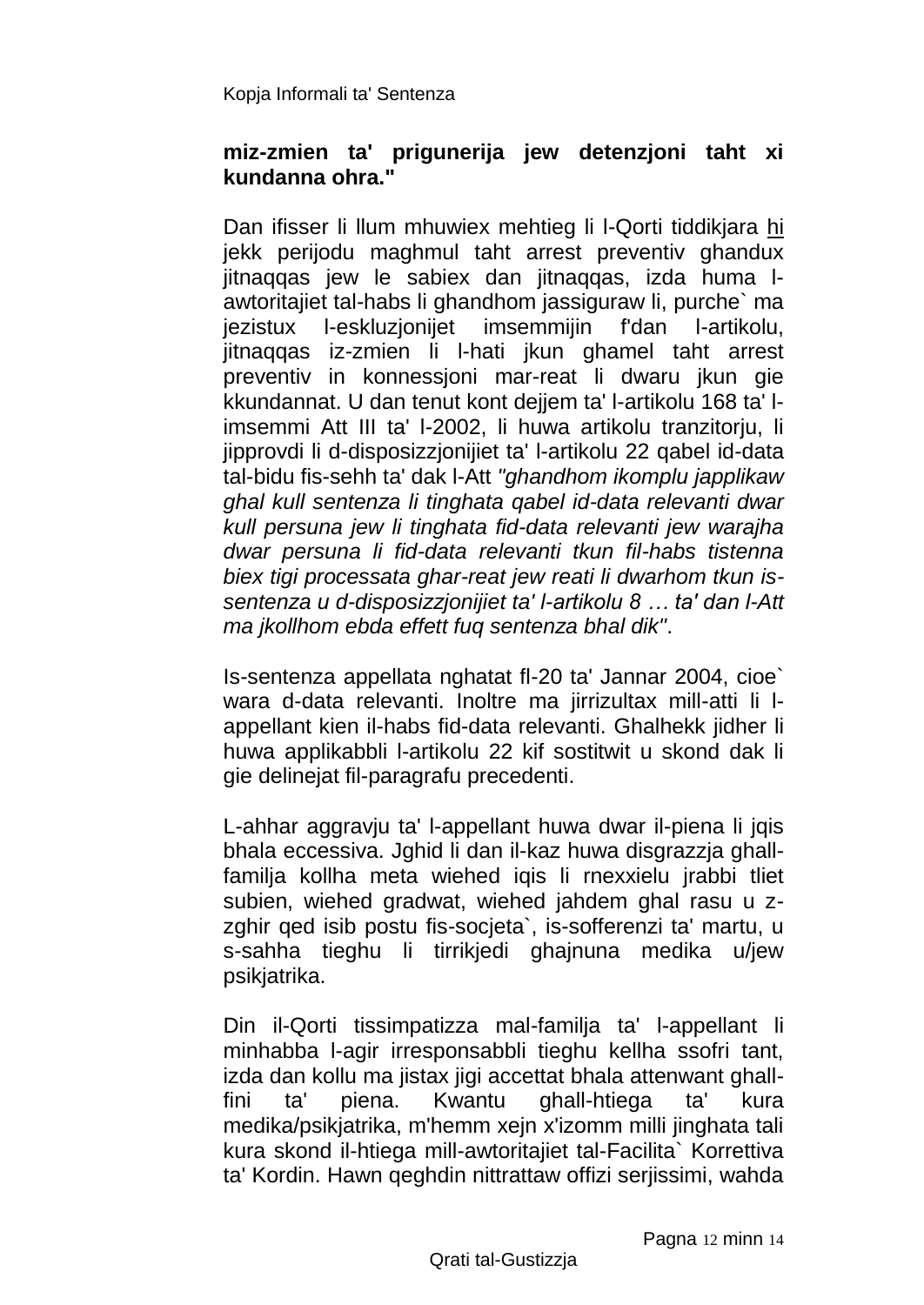ta' natura gravi maghmula b'arma li taqta' u bil-ponta u ohra ferita hafifa fuq il-persuna ta' Stephen Sammut. Bhalma qalet din il-Qorti diversament presjeduta fl-Appell Kriminali ga` citat **Il-Pulizija v. Joseph Azzopardi**:

**"Din il-Qorti, kemm kif illum presjeduta u kemm kif diversament presjeduta, kellha l-okkazjoni diversi drabi li tfisser li, bhala regola, meta si tratta ta' vjolenza fuq il-persuna l-ppiena ghandha tkun dik ta' prigunerija b'effett immedjat. Il-Qrati ta' Gustizzja Kriminali ghandhom ikunu minn ta' quddiem biex b'mod deciziv jirripristinaw l-ordni pubbliku meta dan jigi sventrat mill-arroganza jew il-prepotenza li timmanifesta ruhha f'xi forma ta' vjolenza fizika."**

Fil-kaz in ezami m'hemm l-ebda dubju li l-piena gusta hija wahda karcerarja. Izda in vista tal-konkluzjoni raggunta minn din il-Qorti dwar it-tieni aggravju, dan irid jigi rifless fil-piena.

Ghal dawn il-motivi:

Tiddisponi mill-appell billi tirriforma s-sentenza appellata u tirrevokaha in kwantu sabet lill-appellant hati skond lartikolu 218 tal-Kap. 9 u minflok tiddikjarah mhux hati ta' dik l-imputazzjoni u minnha tilliberah izda tikkonfermaha in kwantu sabitu hati ta' l-imputazzjonijiet l-ohra dedotti, u cioe` talli fit-23 ta' Marzu 2000 ghall-habta tal-11.00 ta' filghaxija fil-Gharghur (1) minghajr il-hsieb li joqtol jew li jqieghed il-hajja ta' haddiehor f'periklu car, ikkaguna offiza ta' natura gravi fuq il-persuna ta' Claudio Calleja, (2) flistess data, hin, lok u cirkostanzi hebb ghal Stephen Sammut mill-Gharghur u kkagunalu ferita ta' natura hafifa, (3) fl-istess data, hin, lok u cirkostanzi volontarjament kiser il-bwon ordni jew il-kwiet tal-pubbliku, (4) sar recidiv wara sentenza tal-Qorti tal-Magistrati (Malta) bhala Qorti ta' Gudikatura Kriminali tal-15 ta' Novembru 1996, tirrevokaha wkoll in kwantu gie kkundannat sitt xhur prigunerija u, wara li rat l-artikoli 216(1)(a)(ii)(d), 217, 13, 19, 26, 221, 338(dd), 49 u 50 tal-Kap. 9 tikkundannah ghal prigunerija ghal perijodu ta' erba' snin u seba' xhur. Tirrakkommanda lid-Direttur tal-Facilita` Korrettiva ta'